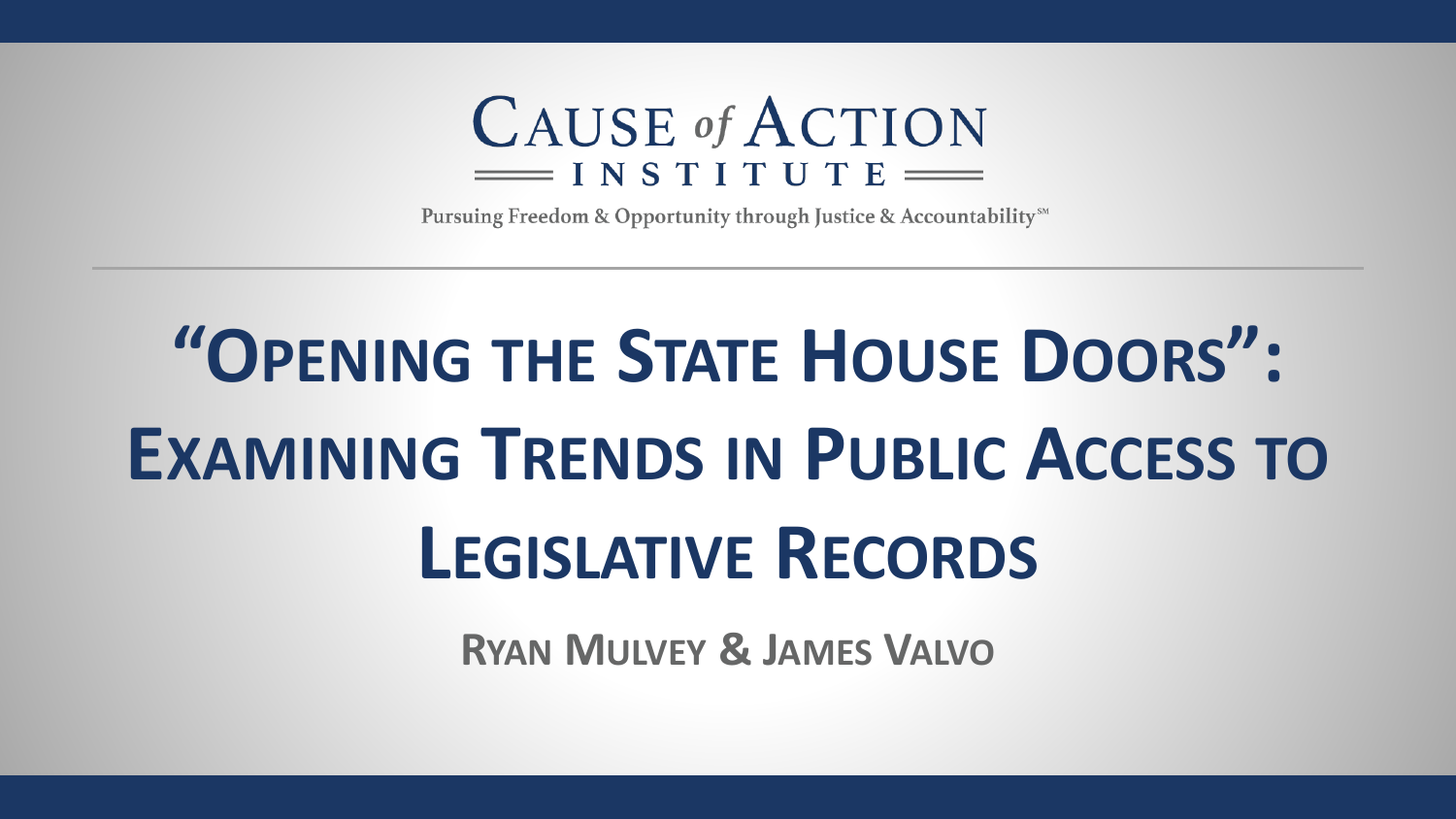# **INTRODUCTORY REMARKS**

- **The methodological problem of defining "legislative records"**
	- **Individual legislators, delegations, offices, agencies,** *etc.*
- **Recent developments:**
	- **Missouri—Constitutional amendment and legislative reaction**
	- **South Carolina—Legislative "caucuses"**
	- **Michigan—"Legislative Open Records Act"**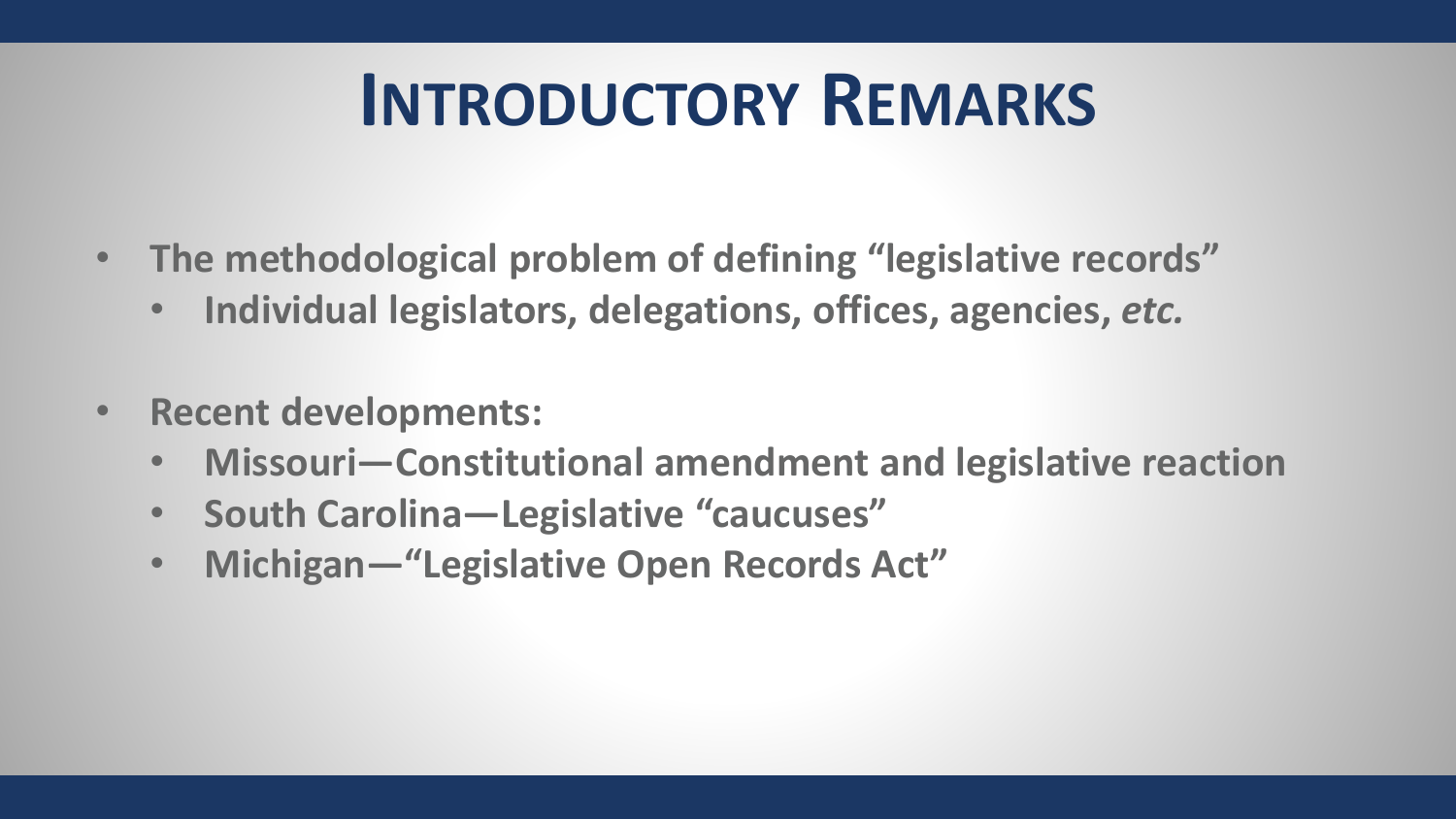## **LEGISLATIVE RECORDS UNDER STATE FOI LAWS**

**States Excluding Access to Legislative Records**



**States Granting Some Level of Access to Legislative Records**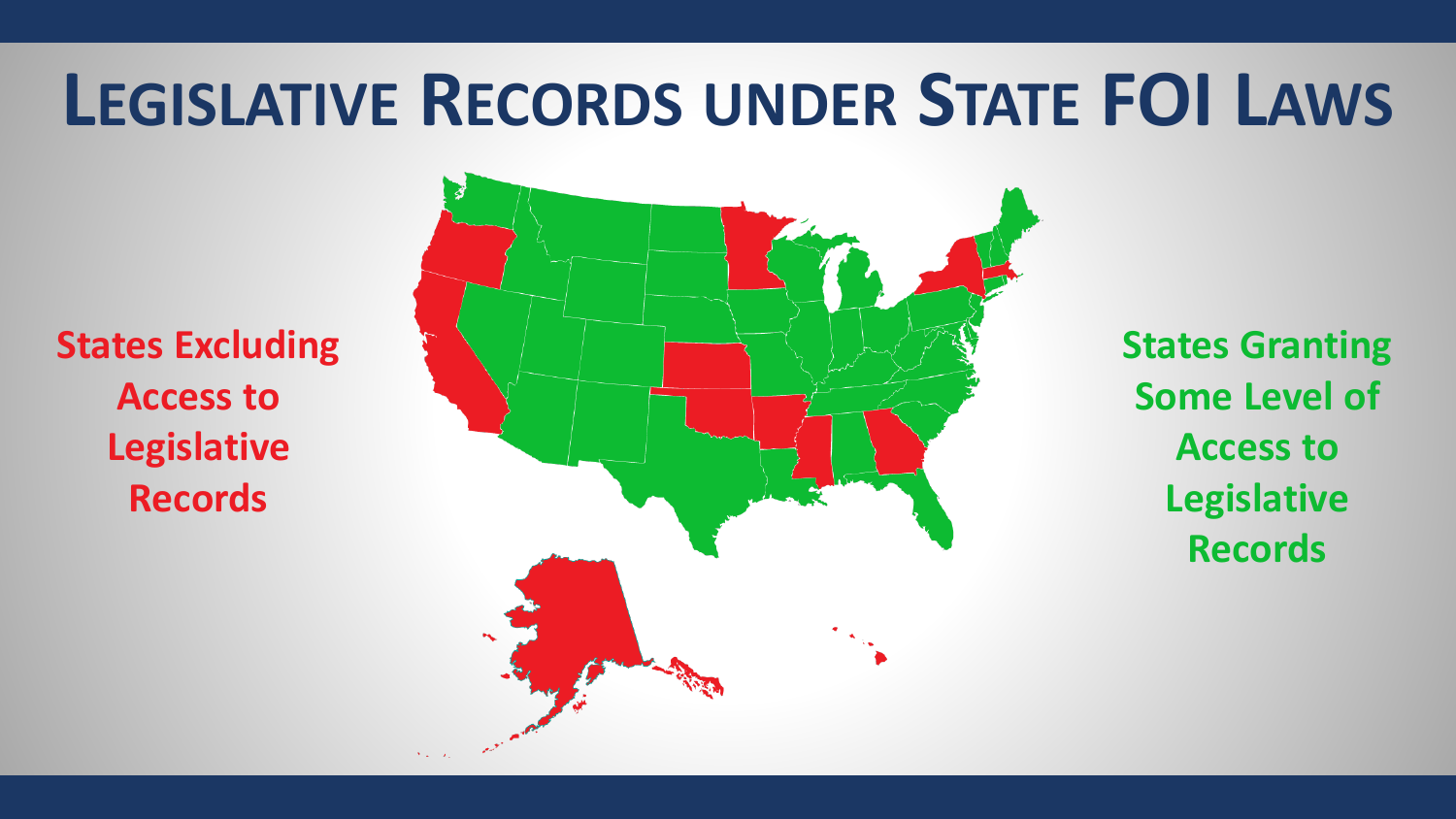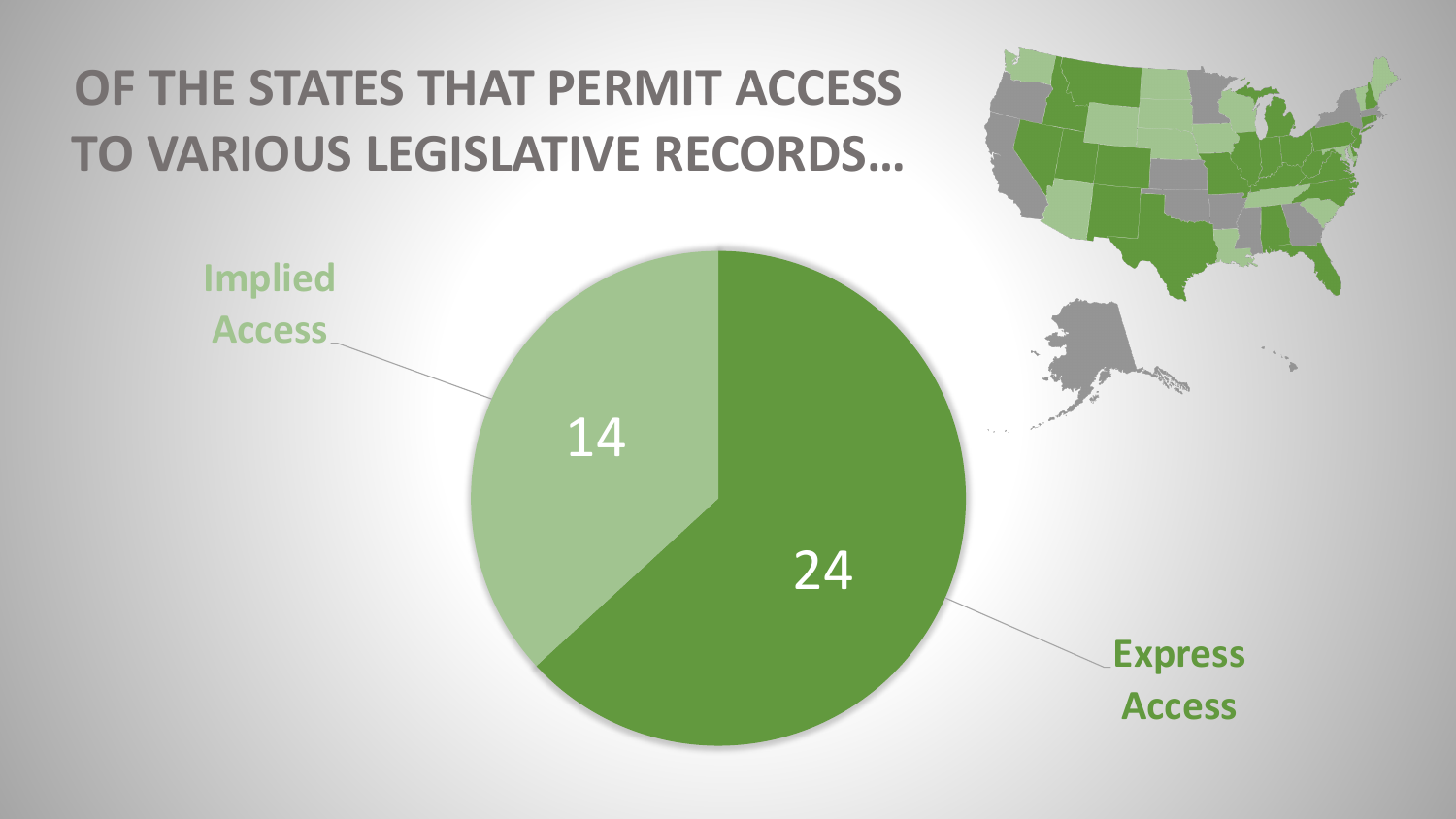#### **STATES WITH EXPRESS ACCESS TO LEGISLATIVE RECORDS**

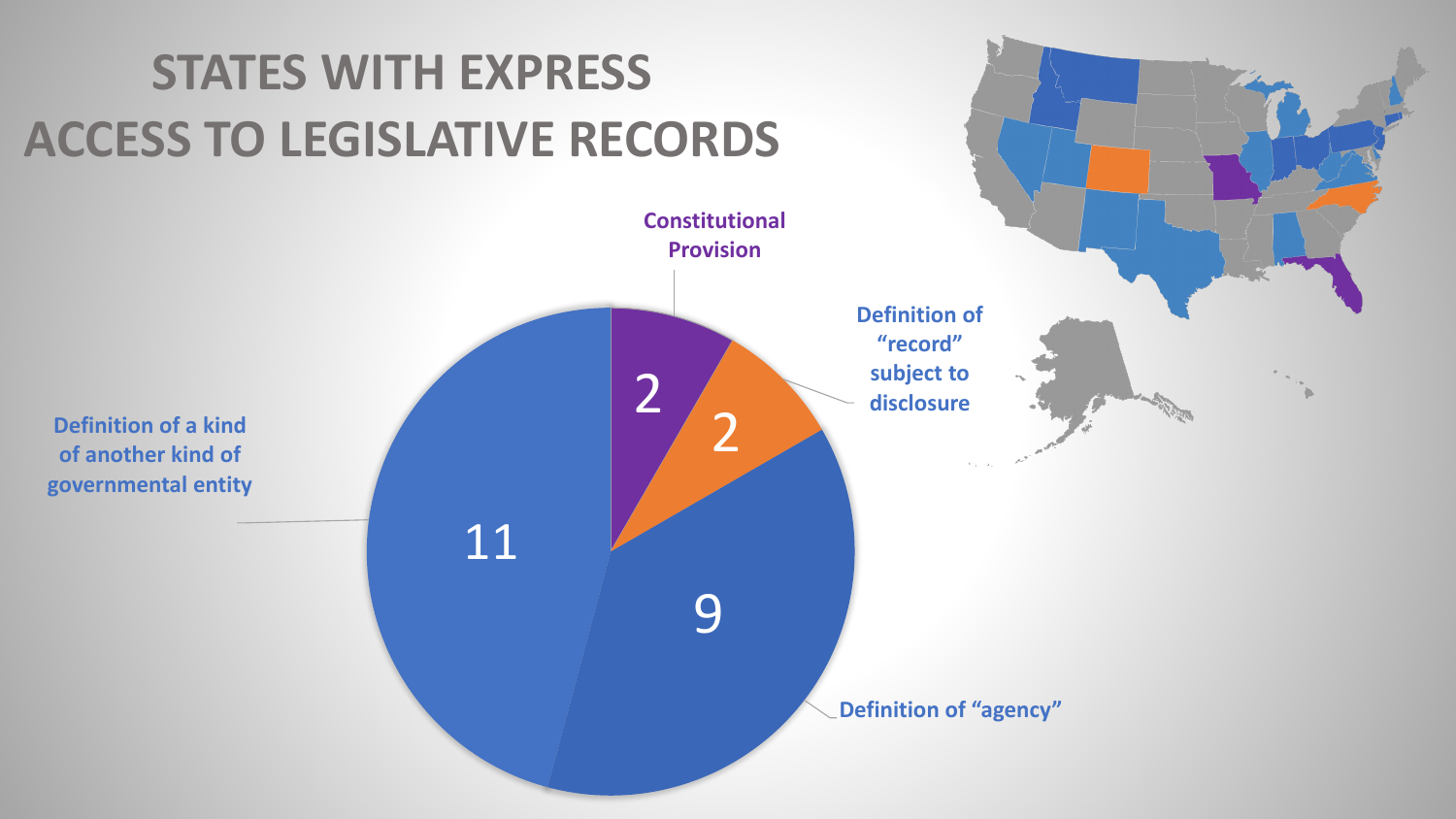#### **STATES WITH FOI STATUTES THAT IMPLIEDLY COVER THE LEGISLATURE**

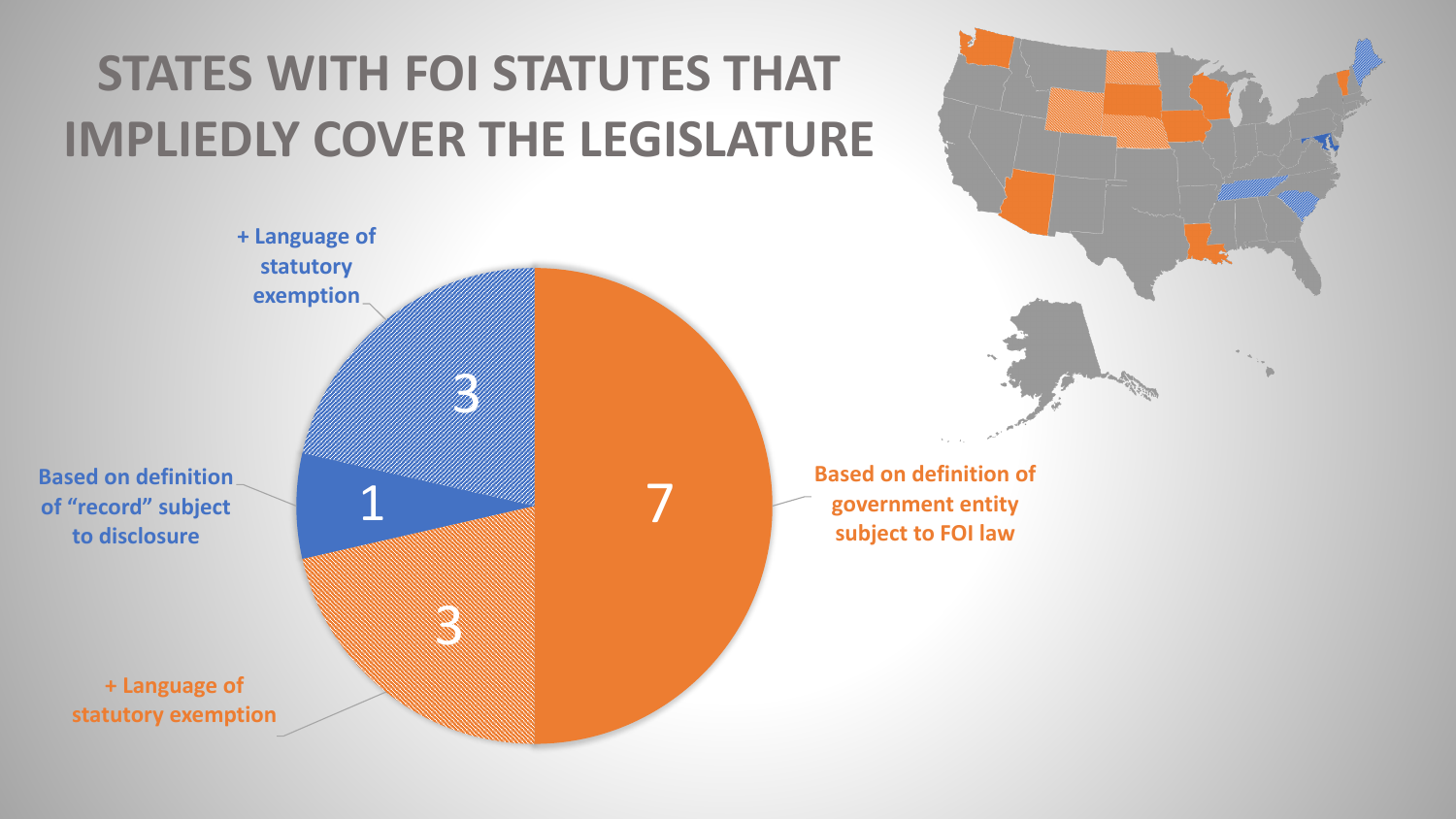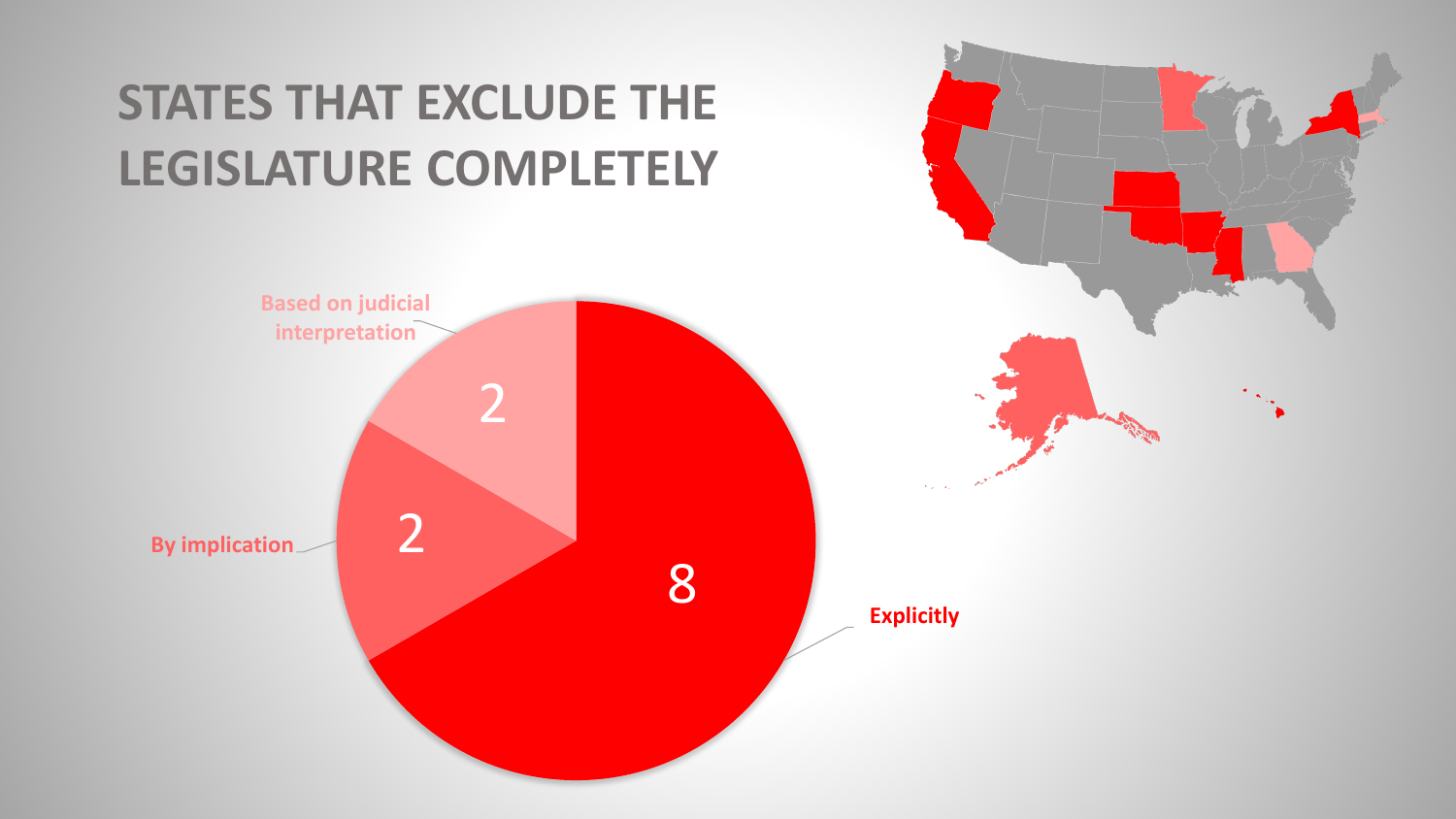### **LEGISLATIVE RECORDS UNDER THE FEDERAL FOIA**

- **The FOIA's definition of an "agency" excludes "Congress" by cross-reference to the Administrative Procedure Act.**
- **Court have interpreted the term "Congress" to include its components (***i.e.***, congressional committees) and members** *(i.e***., individual legislators).**
- **But what about legislative branch agencies?**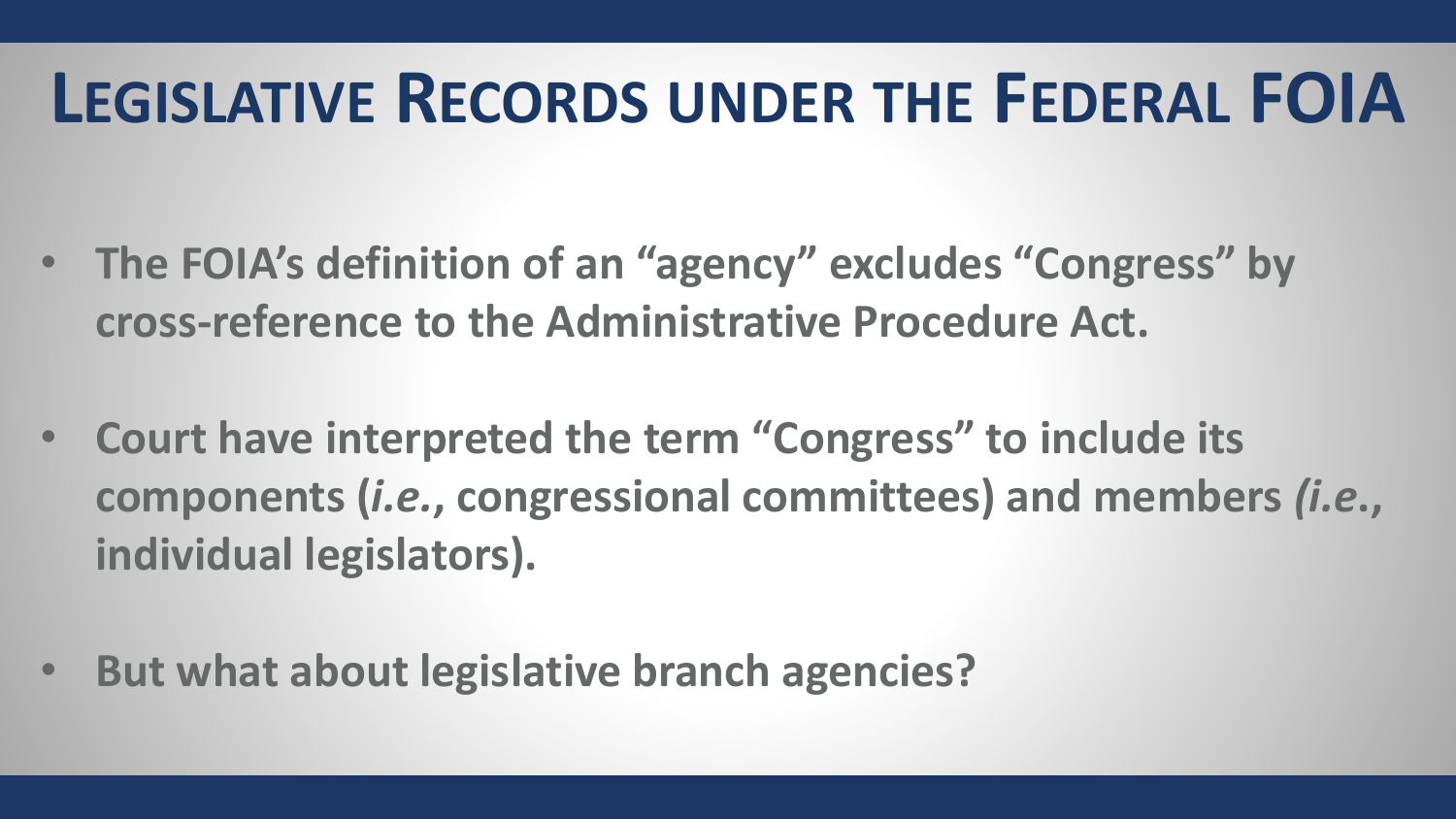### **LEGISLATIVE RECORDS UNDER THE FEDERAL FOIA**

- **Legislative branch agencies are tasked with aiding Congress in its legislative capacity, but without "executing law" or "exercising authority."**
- **Generally, they are excluded from FOIA, but . . .**
- **Some components are, in fact, subject to the FOIA (***e.g.***, Copyright Office).**
- **And courts have occasionally been willing to adopt a "functional" approach that examines what a legislative branch agency actually does, and whether it may qualify as a FOIA-subject "agency."**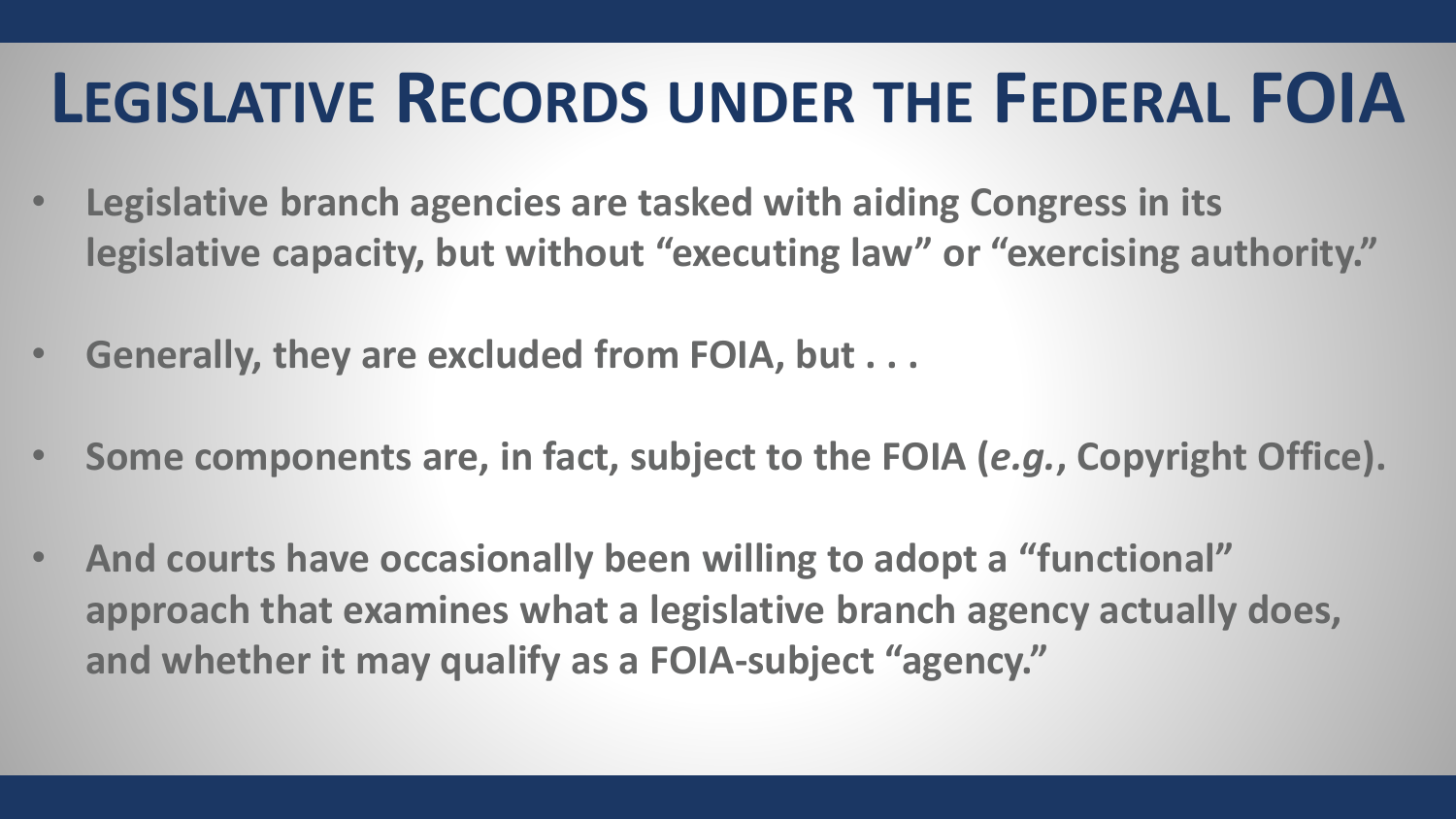### **LEGISLATIVE RECORDS UNDER THE FEDERAL FOIA**

- **Most requesters encounter difficult accessing legislative records because they are maintained by Executive Branch agencies.**
	- **Records may have originated with Congress.**
	- **Records also may have been created or compiled by an agency in response to a legislative oversight/records request.**
- **In these cases, the fight turns to the proper application of the "modified control test," which examines "whether Congress manifested a clear intent to control the document[s]."**
- **The case law here is still developing.**